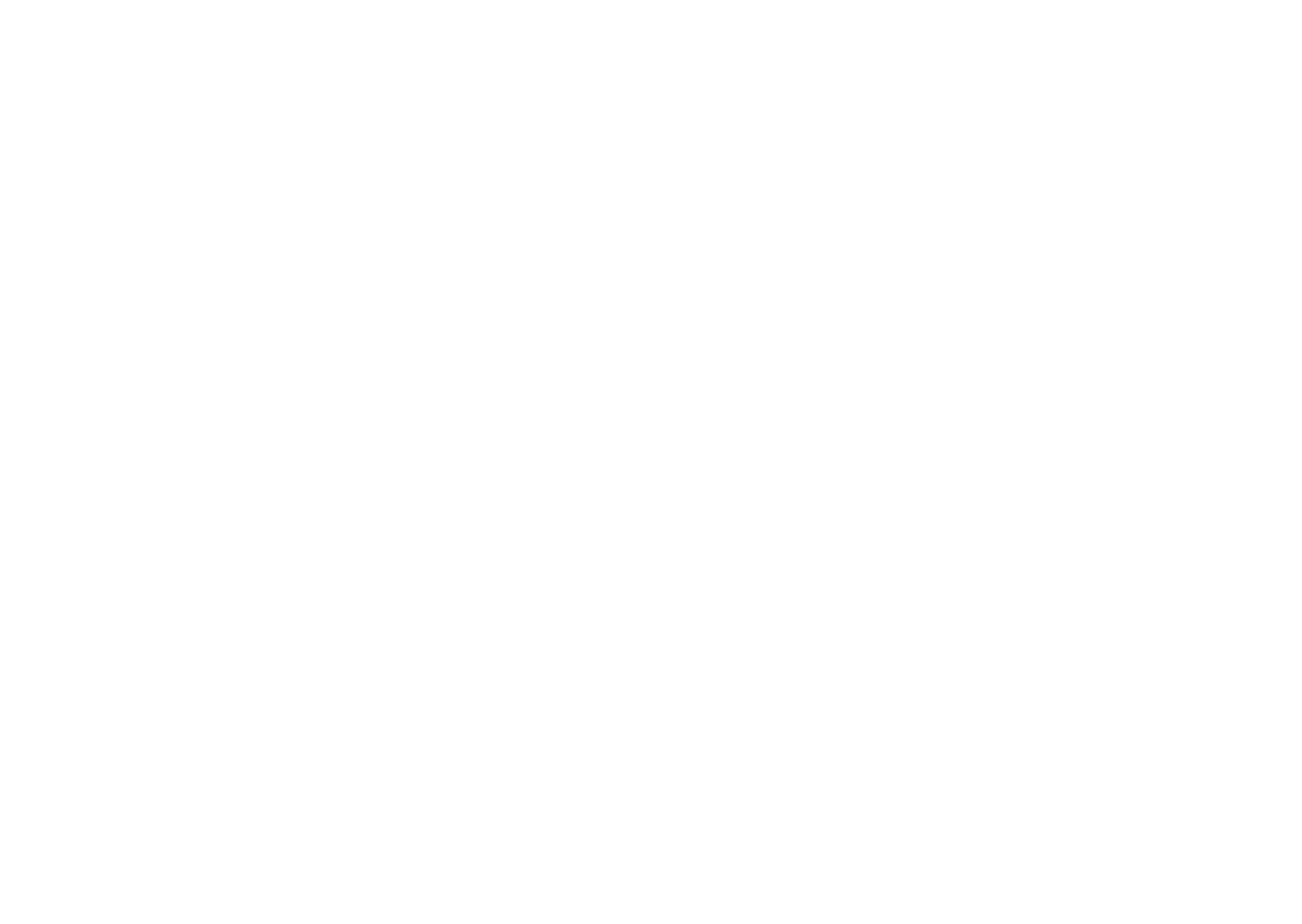## **Contents**

| what Labour really thinks of Kosovars 6                                  |  |
|--------------------------------------------------------------------------|--|
| the new asylum $\ldots \ldots \ldots \ldots \ldots \ldots \ldots \ldots$ |  |
| what else could they do? $\ldots \ldots \ldots \ldots \ldots \ldots$     |  |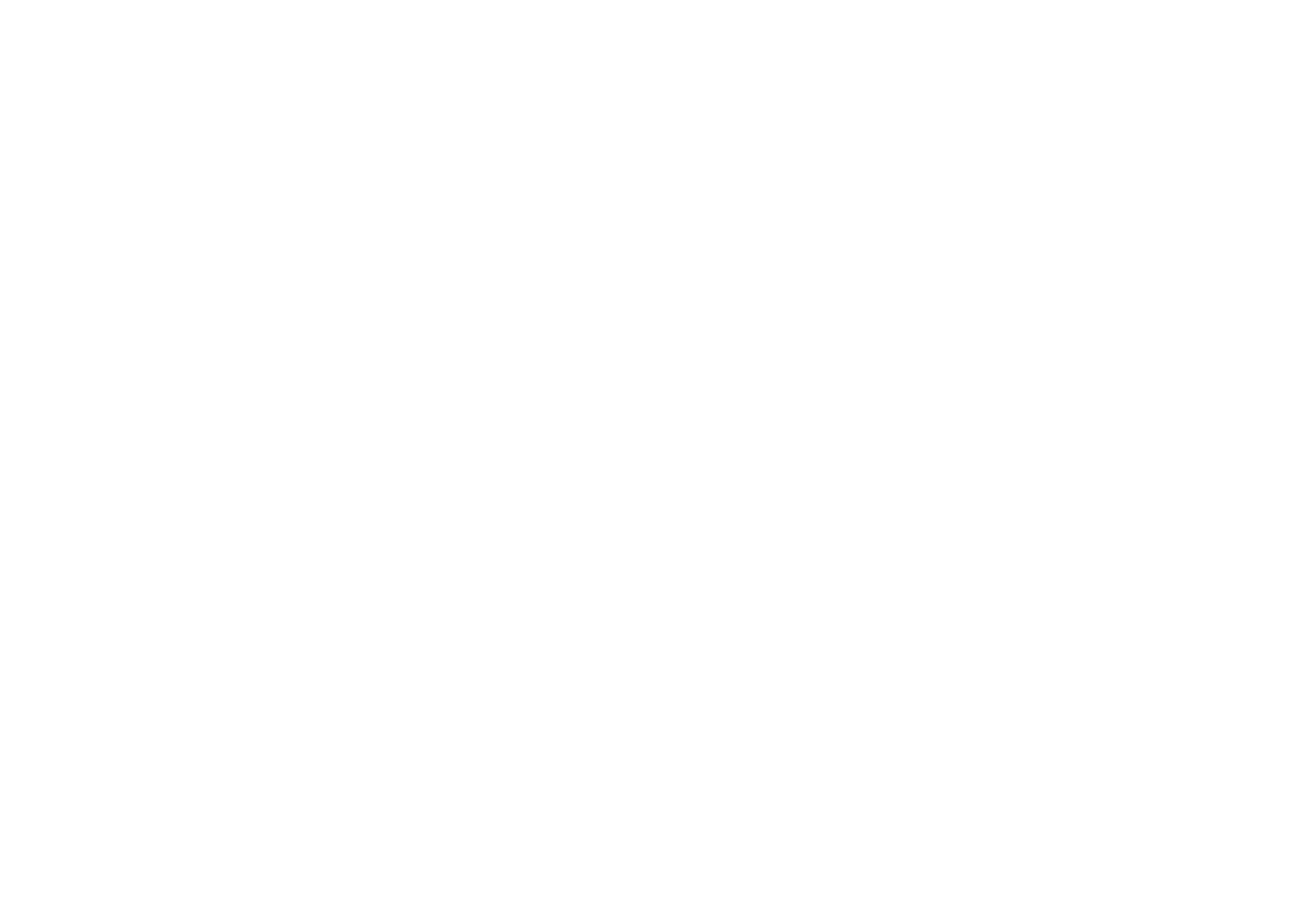fly 3 miles high and spray towns and cities with depleted uranium warheads and cluster bombs which will kill and maim for generations to come? Why drop bombs around people, if you don't want to hurt them?

If you want to overcome nationalism, racism and ethnic cleansing, you first have to practice what you preach and believe in what you want. Setting an example, educating against bigotry, empowering communities, depowering leaders; all these things can be done quickly and effectively, decisively and successfully — without the innocent bystanders being slaughtered. But would you expect Blair or Clinton to connect with that, given their particular hobbies?

*As soon as the bombing started back in April, the trickle of people fleeing Kosova became a flood. As usual, NATO got it really wrong, and Blair, Clinton and their hundreds of clever advisers failed to see the obvious coming. Now, there is a chance to start sorting out the thousands of split, broken and suffering families.*

NATO hasn't even dared contemplate the scale of the devastation, killing and economic and social damage it has wrought across Serbia and Kosova. And Milosovic, well, does he care? The main thing is, both he and Nato knew that he wasn't going to be on the streets when the bombs rained down.

The real victims, as in every war, are ordinary working class people like you and me. Factory workers, public service workers, teachers and nurses, childcarers, mothers, fathers, shop assistants and the self-employed, all have been press-ganged, bombed, terrorised, deprived of basic dignity, services, rights, and even life. Where you live and what your language and culture is within Kosova and Serbia is only likely to have influenced the type of suffering and who exactly is inflicting it on you.

If hundreds of thousands of displaced Kosovars are to be repatriated before winter, there is much to be done — and Britain and the US will speedily throw resources into it. Not, you understand, because they have the best interests of the people at heart, but because the alternative is unpleasant TV reports and more pressure to accept more refugees onto home soil.

Indeed, Home Secretary Jack Straw has asked the Refugee Council to co-ordinate provision of temporary accommodation and interpreters. The Home Office is also conducting a trawl of disused army camps and other government accommodation that could be brought into use. But the British (and New Labour) record on refugees is less than generous.